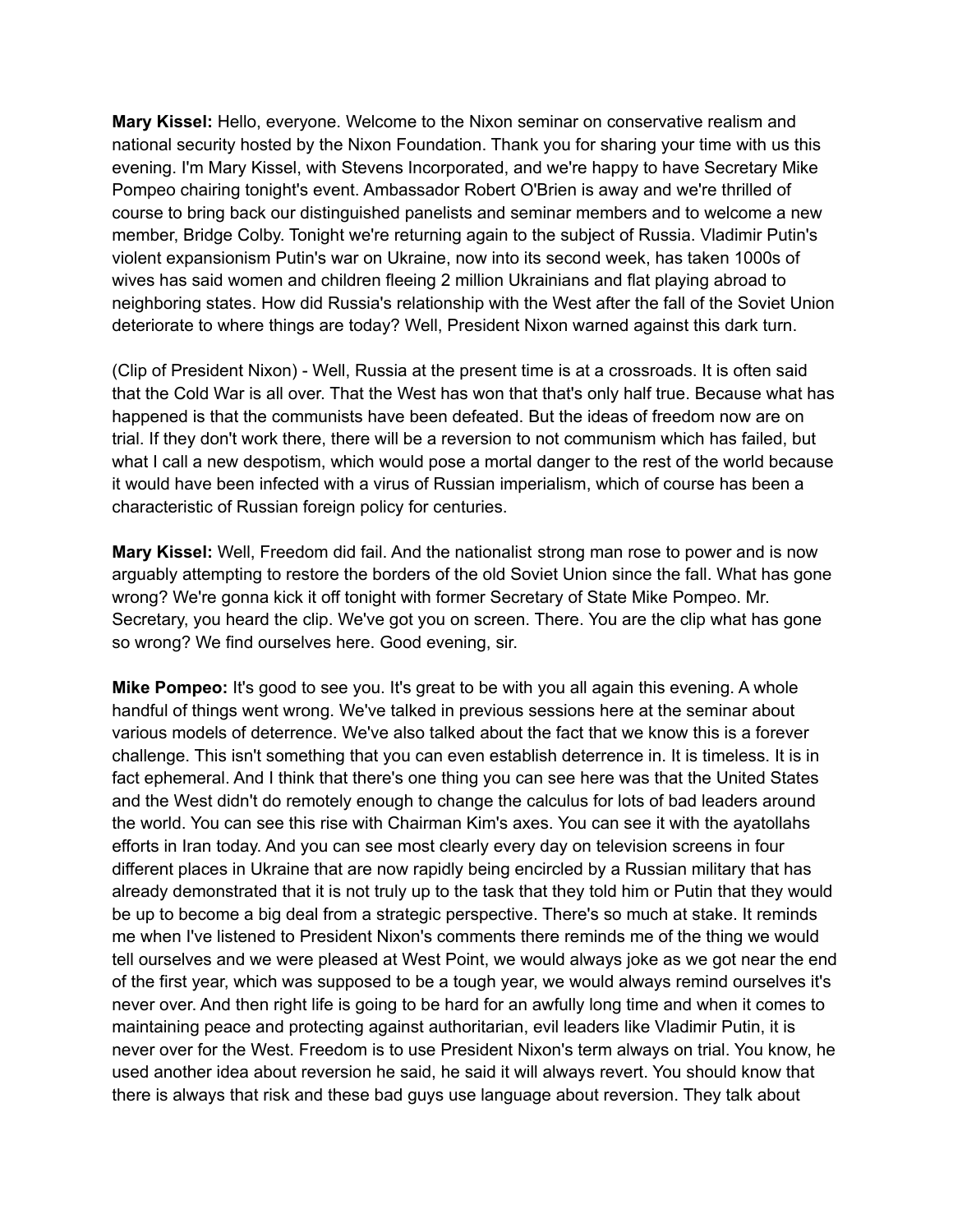American decline to talk about the decadence here in the West. I saw a poll that said a huge number of Americans given the choice that the Ukrainians are facing would walk away. They'd flee the United States before they would defend it. You can question the poll itself but even if it's 1/3, right, it's too many people who weren't prepared to do that. That basic thing, which is to defend this amazing nation in the West and the idea of Western civilization. It's a big failure. And to your question, Mary, this is about what went wrong, right. If we're not teaching the right things in our schools, if our economy is strong, if we don't understand not only are the Germans dependent on Russian energy, but it turns out when you put climate change at the top of your agenda, so are we, if these the central underpinnings of the core institutions of the United States are weak, then maintaining the deterrence that we all know is necessary is so much harder. I'll stop there. There's certainly a lot more to say about this. But in the end, it is it is not multilateral as America I don't know how many times we spoke about this, or I spoke about and using language you suggested during my time as Secretary of State and multilateralism is only going to be underpinned by a strong and robust United States of America that is a singular in fact and tour today than it was even five years ago.

**Mary Kissel:** Thank you, Mr. Secretary, I'd like to turn to Dr. Monica Crowley. Who worked for President Nixon because there was a theme that you've just hinted at, and I'd like to go into a little more deeply that that freedom is not inevitable, and that President Nixon knew that. And, and that was what the warning was about, that if the West didn't do enough to pull Russia into our sphere, they would end up back to what they saw as their kind of cultural impulses. Almost. That's what it sounded like to me. Monica, can you comment a little bit on expanding on it for us?

**Monica Crowley:** Sure. And thank you so much, Mary. It's great to see you and the Secretary and our fellow seminarians here at the Nixon seminar, you know, would like to begin by framing this with a quote from Vladimir Lenin. During the Russian Revolution in 1917. Ukraine actually tried to steer its national course independent of Russia. And that, of course, was later incorporated into the Soviet Union by force. And at the time, Lenin confided to his fellow Bolsheviks, he said, quote, If we lose Ukraine, we will lose our heads. So they knew from the very beginning how critical Ukraine was to the Soviet economy and of course, here we are, over 100 years later with Vladimir Putin, seeking to bring Ukraine back into at least Imperial Russia or mother Russia's fold. To your direct question, Mary. Yes. And in fact, I wrote an op ed for Newsweek, which was published today you can see it online.

**Mary Kissel:** It's going up on the screen if we can, yes. Thank you.

**Monica Crowley:** Thank you, Mary. Because I wanted to sort of bring all of this full circle. I was with President Nixon in the early 1990s. The wall had come down, the Soviet Union had collapsed, and Nixon saw a providential opportunity for the United States to lead in an effort by the West for something akin to a new Marshall Plan, which saw the rescue of Europe after World War Two, and he realized there were budgetary constraints and political constraints, but he was really making a very passionate case for the West led by the United States to get in at the ground level with this fledgling Russian democracy. And he laid out a whole array of options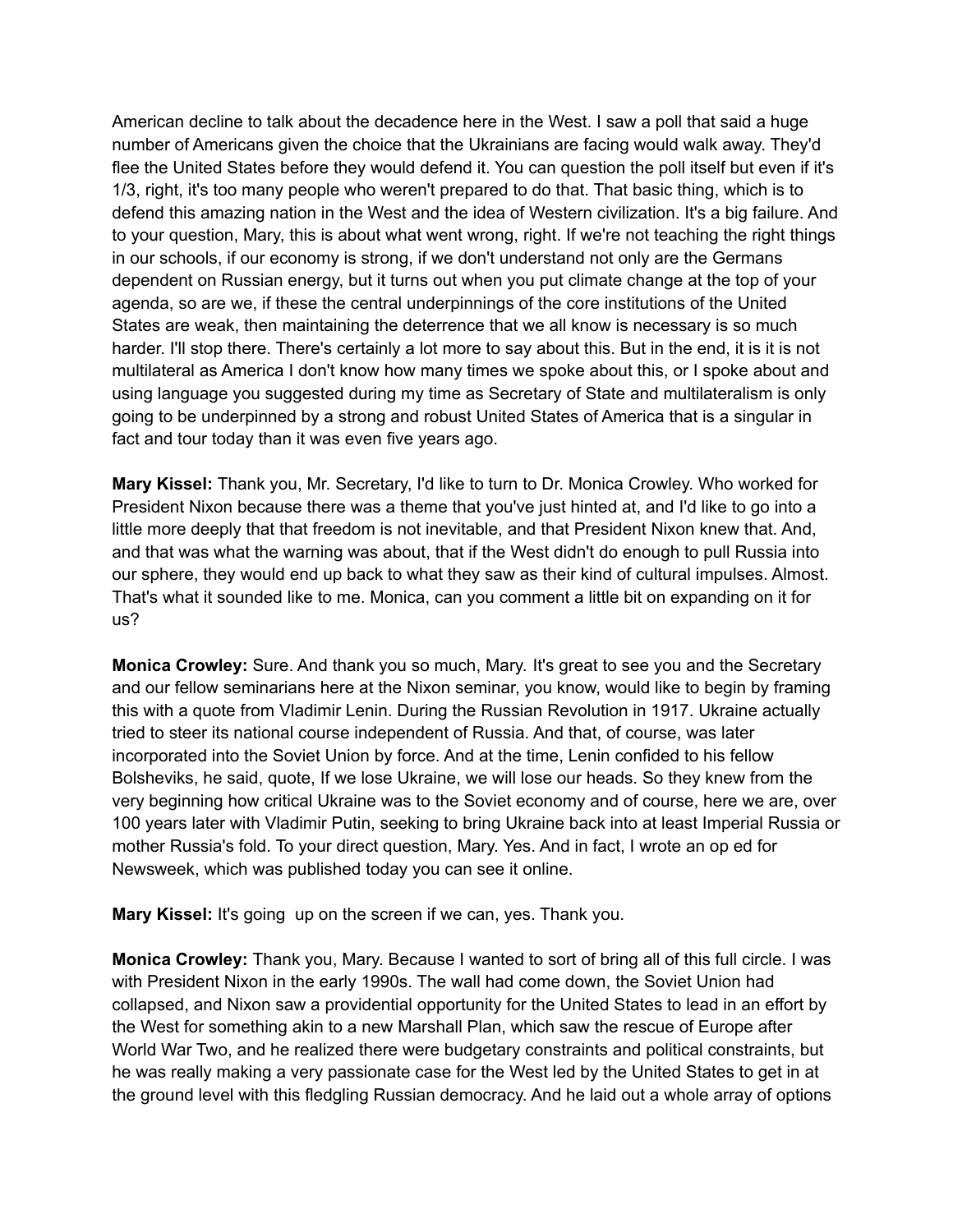for us, but he did want to make sure that the West was doing everything it could in order to lock in the incremental gains we saw after the fall of the Soviet Union with regard to representative democracy, but also free market capitalism. And his warning was that if the West did not step up and do enough that Russia would be lost for generations, and we would see the rise of a new despotism. That was his phrase, a new despotism. So he actually foresaw the rise of Vladimir Putin. And in fact, the invasion of Ukraine, which unfortunately we're seeing today, so once again, President Nixon was incredibly prescient and correct, as usual.

**Mary Kissel:** Well, he has a great quote, it's a short quote, I'll put it up on the screen. I think this is from his book of Beyond Peace, where he said, often the demise of old adversaries leads to the emergence of new, sometimes more dangerous challenges, rather than to peace and harmony among nations that's from President Nixon's book, beyond Peace of course of many books that he wrote but want to return to the same of of how we got here, Secretary Pompeo talked about the lack of deterrence. And Monica, you spoke to a problem that went back far beyond that across several administrations. And yet you did have one administration out of the last four where Putin was not so adventurous and that was the last administration. I don't know of Congressman Gallagher if you jump in here for us, but if you could put some detail on that. I mean, what does deterrence look like what has succeeded in the past?

**Congressman Mike Gallagher:** Well, the lesson I derive from all of this is that deterrence to work, requires hard power. I think the fundamental flaw in the Biden Minister frustrations approach was the belief that the threat of sanctions combined with hashtag diplomacy or mean tweets, would somehow deter Putin and I think that if you get a layer deeper represents a bizarre form of mirror imaging, where we sort of impose our value structure onto a KGB thug like Putin whose only language is hard power, and we did not put hard power in Putin's path. The Biden administration delayed assistance to the Ukrainians for over a year. They signaled consistently that they would not use military force, the president in what was a big gaffe downplayed a minor incursion. I would further argue that deterrence failed because Biden launched a war on American energy production while giving a green light to Putin's pipeline. And again, I don't say this to assign blame. I just say that so I think we can learn from the failure and I worry that not only are they going to fail to learn from this, they're going to use their management of Ukraine crisis as a success story for their broader approach something that they're calling integrated deterrence, which when you get to the bottom of it is just a fancy, liberal code word for cutting hard power prioritizing things like climate change initiatives, DNI initiatives. It's a dangerous way of, I think, laundering appeasement into US foreign policy and abandon a peace through strength. So the primary takeaway here is that hard power is necessary to determine I think, one Nixon example would be the way in which Nixon and Kissinger handled the 1973 crisis when Israel was attacked by Egypt, and Syria robustly mobilized in order to put hard power in the way and ultimately forced a diplomatic resolution where we were center stage and did not allow the Soviets to take credit for acting as a peacemaker. And I guess that's my, my final concern is that when the dust settles here, somehow the CCP is going to weasel their way in despite enabling this war, they're going to put themselves in the role of the peacemaker.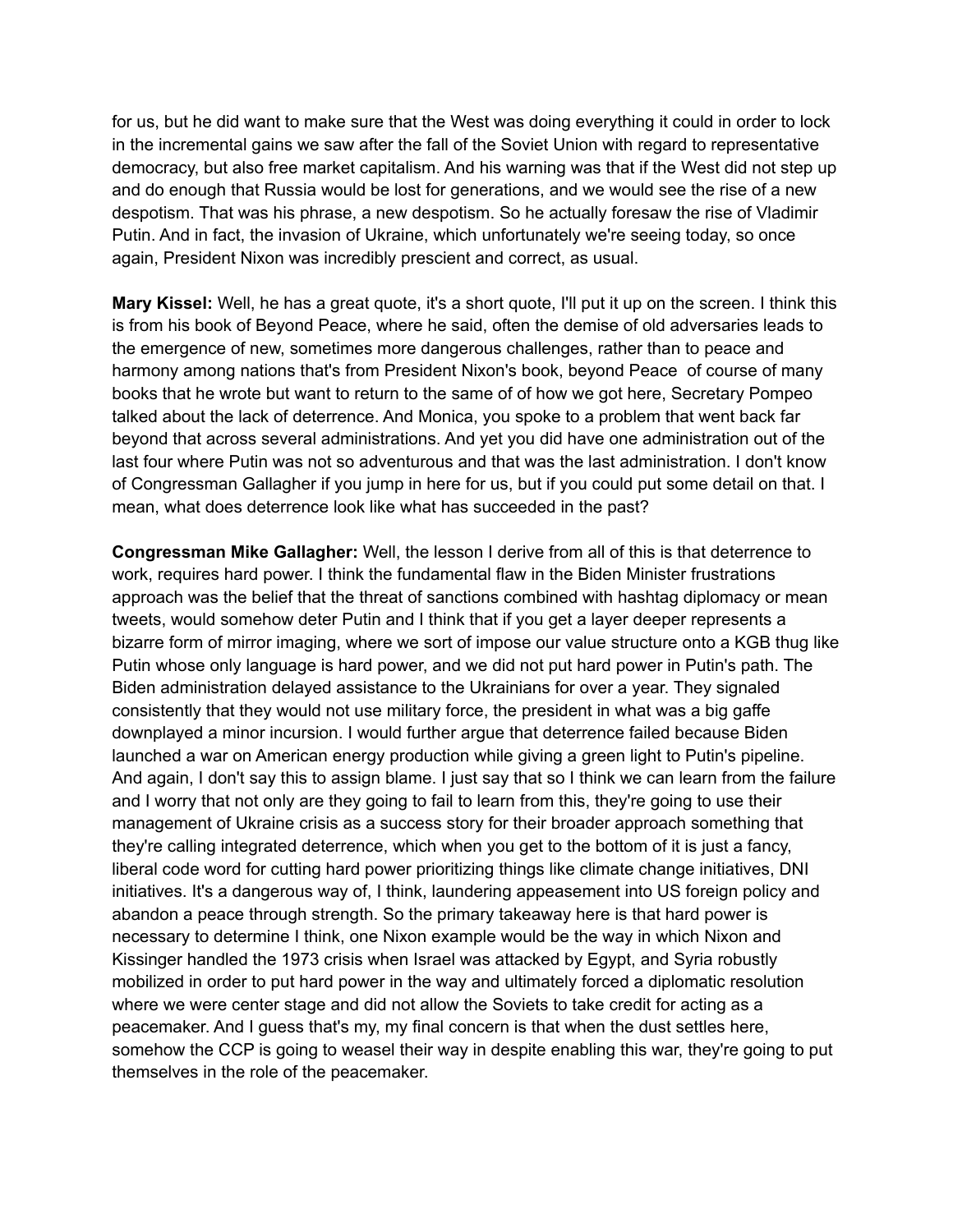**Mary Kissel:** Well, you do start to see an argument, Congressman that from the administration, but from other observers that, for instance, if we had said Polish mags and Ukraine that would have been provocative Congressman waltz here and Green Beret been on the ground and many of these war zones. Speak to us a little bit about that argument. Congressman Gallagher has said that effectively Putin has determined us because we've let our deterrence erode, if not completely evaporate. So speak to us a little bit about events in recent days and how you interpret that. I think you're on mute congressman.

**Congressman Mike Waltz:** This has been a consistent theme. Even over the last year I was out in Ukraine and a bipartisan delegation last year. And the frustration from the Ukrainians, even from our own embassy, with the White House's approach was palpable. And they expressed it in no uncertain terms. And at that point, there were a number of false distinctions being drawn. One was offensive versus defensive weaponry. That was the reason that we didn't at least that we were given that harpoon anti-ship missiles which would have been critical for defending Mariupol and Odessa. Right now. That's the reason they weren't provided the Stingers were questionable. But the entire premise was, let's not be provocative. Let's not do too much. Let's not lean too forward. On this you know, hope is Mike Gallagher. I think rightly laid out this kind of hope on this concept of integrated deterrence. And when you put a diplomatic and an economic strategy forward and right off the bat, you pull hard power off the table. I mean, you communicate that rather than rather than at least confused Putin's calculus. I think that's a large part of why we are where we are on the MIGs itself. Let's provide the damn migs. I can't figure out what happened between Tony Blinken given a green light and then now suddenly this odd articulation out of the Pentagon, that really air superiority or at least checking and challenging Russian air superiority is no longer relevant. You know, I think at the end of the day, they're falling into the same trap. They're being deterred by Putin and they're drawing a false distinction providing we've drawn the right distinction which is us boots on the ground or US pilots, enforcing a no fly zone, but to start drawing these false distinctions, what they've been doing over the last year on different types of hardware is too provocative is I think, a large reason why we are where we are.

**Mary Kissel:** I'd like to point to Alex Wong who worked on the North Korea issue very closely so is very familiar, not just with nuclear armed states. Oh, sorry. They're not nuclear arms. And also sanctions issues. Alex, you referred a lot of commentary from the right and the left and, you know, complimenting the administration saying that they've done an awful lot to get the US, UK, Europe on the same page of sanctions, many of which have been, you know, fairly significant central bank sanctions, for instance, why isn't it working? Why isn't Putin stopping?

**Alex Wong:** Well, first of all, I you know, I know people are giving credit to the administration they deserve some credit but I think the the key event here in galvanizing the free world as implementing these sanctions has been the action of Vladimir Putin and making a reality this invasion and waking up the west to the threat that we see. So we're seeing these dramatic changes in direction which I greatly welcomed, I think many in this seminar welcome from from Germany and others, to place the sanctions to actually lead on the sanctions and to do what I believe the bottom nutrition was was asking them to do before the invasion, but now they have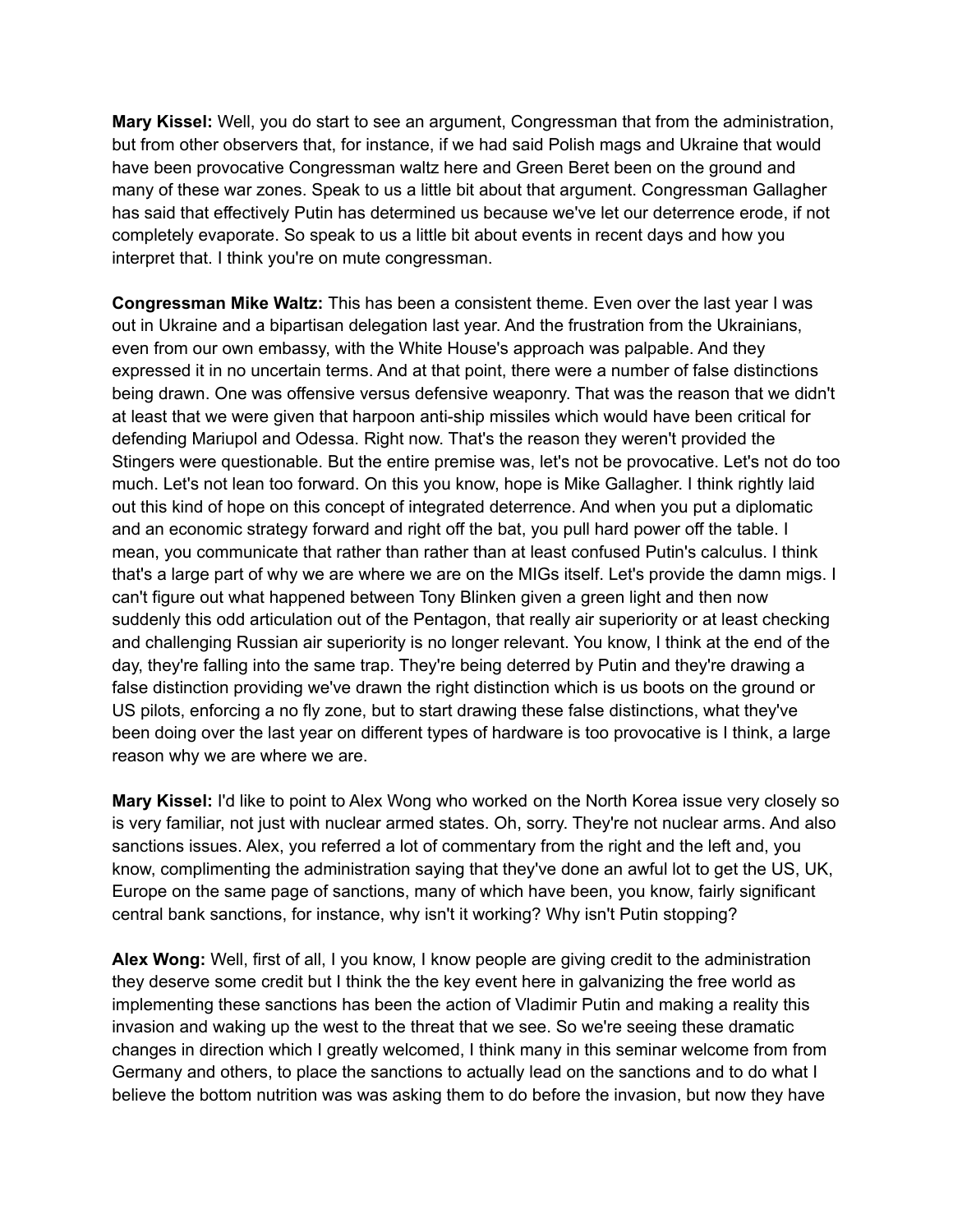the reality of this invasion, and now we're taking those steps. Now as far as sanctions turning back, Putin I don't think that anyone who's been experiencing the sanctions, would say that that was a realistic outcome of putting these in. We haven't seen sanctions had that type of effect, whether it's in North Korea or elsewhere. They are very useful in implementing costs. Now, implementing costs is important in order to deter other states from pursuing a nuclear program as we see North Korea doing. There are many very few states that would take the deal that North Korea has taken which is essentially destroying their economy in order to get the fissile material that they do have and the missile technology that you have and in the same way, we want to send a creator norm year that this type of action that Putin is taking as an Asian is is not not acceptable. As far as turning him back. That's something that sanctions can do. We're gonna have to have a a in my view, be ready for a long term strategy here together with our allies to make this as hard on Putin and his military as possible to to win this war of attrition and see if there could be a different calculus down the line, but in the short term, it's not going to be sanctions. That's going to do it.

**Mary Kissel:** Mr. Secretary, I want to go back to you because Alex mentioned norms are setting new norms here in this first conventional ground battle to this degree that we've really seen. Since you know, it was worse many decades ago. Seems like one of the other norms is we're not going to defend you if you're not in a defense treaty with the United States. How significant is that? Is that how you read the President's statements? You're on mute Mr. Secretary.

**Mike Pompeo:** It is. It is very clear that President Biden is not going to use the hard power that we've been talking about tonight to defend anyone but a treaty ally. I pray that he would actually use it to defend treaty allies. He's been pretty clear on NATO. But we have other treaty partners around the world. We have the Philippines, we have Japan. Or many treaty partners of the United States. We need to be unambiguous about this. I was traveling in Asia. I was in Singapore and Taiwan this last week. I must say they're watching this with enormous attention and without much, much applause for the West's efforts. Today. That's the best diplomatic language I can muster up this evening. To a couple of other folks points about this normative understanding that have changed. We've seen, I think, three things that are a bit different one we shouldn't forget. This is the first time we've had a real time real knowledge attack of this scale. We've seen it in the Middle East and conflicts before but to have this real visibility real inside of us is really quite something and has changed the perception. I think it's forced President Biden's hand in material ways as well. Second, we shouldn't forget that. There's a battle going on inside of Ukraine and one going on inside the Orthodox Christian churches. Well, Mary will remember the work that we did when we could clearly see that Putin had weaponized the Orthodox Church with the patriarch Carol in Russia saying the most unbelievable things with the Ukrainian Orthodox Church making the decision and being granted by the has his highest holiness, Bartholomew, being out of Safley independence from the Russian Orthodox Church and to watch the Russian Christian church that many have defended in places like Syria and elsewhere, even those on the right to watch what it is saying about this war is truly something that I think will have deep ramifications not only in the Orthodox Church, but in other global Christian churches as well. And the last thing is what you can see emerging here is a proxy war. I pray that we will support the proxy with all of the tools that we have. As Congressman talked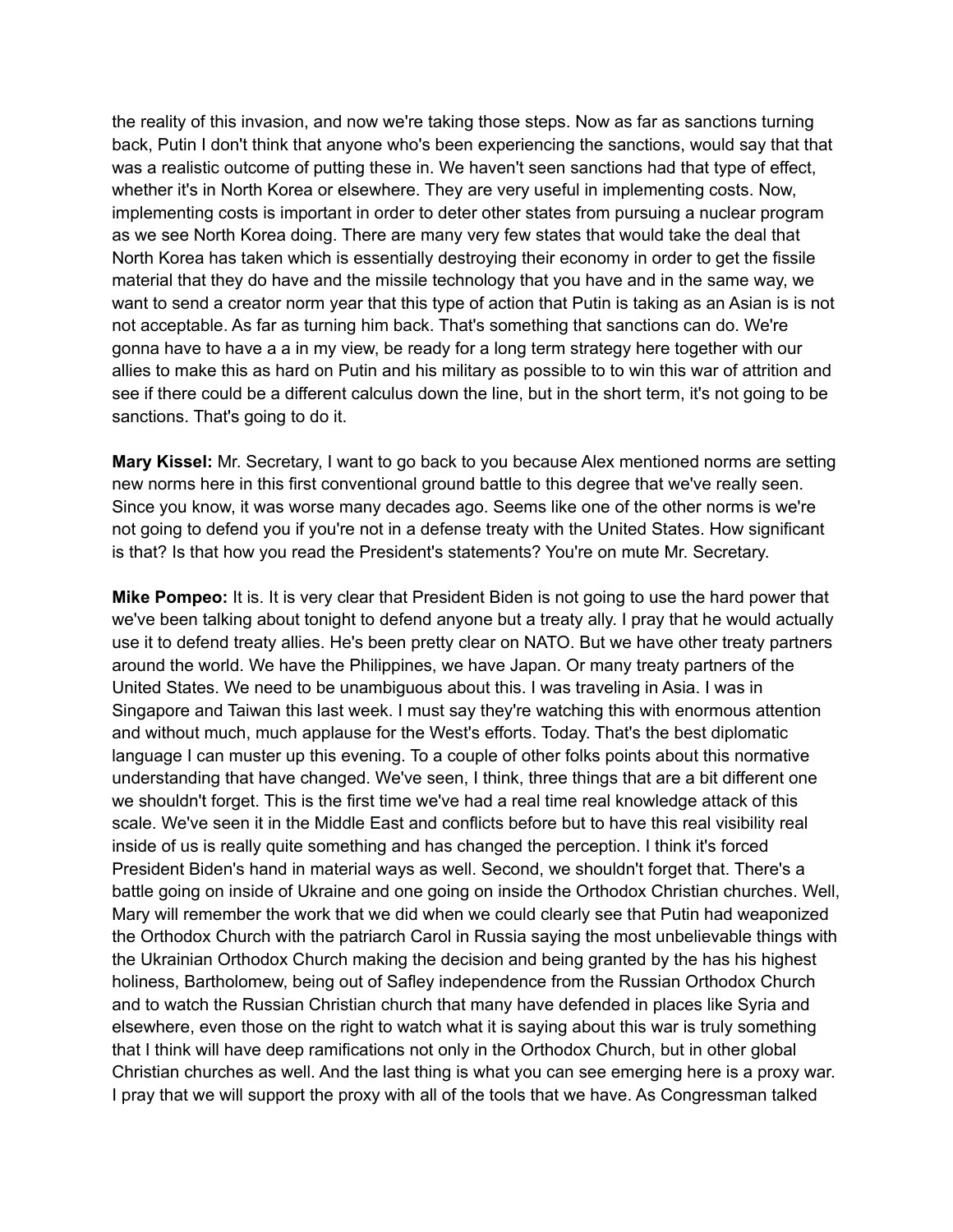about MiGs, sign me up. Don't forget, C two and ISR, all the things that the United States uniquely can bring to bear. You have enormous intelligence capabilities that could be brought to the benefit of the Ukrainian people and put enormous pressure on Vladimir Putin as well. We ought to bring all of those tools to bear because this force these Ukrainian people deserve it. And it's as President Nixon said, incred this this piece of ground this Ukrainian space, that we're talking about is enormously important to American interest, I hope I hope everyone can now see that whether it's a farmer in Kansas who's going to pay more for his fertilizer or her fertilizer, or, or someone who just wants to watch good sporting games and now is watching them impacted. This is a broad from the trivial of sports, to the importance of feeding the world. This spans an enormous global impact when someone engages in this kind of aggressive war, and we have an obligation to try and get it right.

**Mary Kissel:** Thank you for calling us back. Mr. Secretary, maybe we should have actually started there on Ukraine's strategic importance. President Nixon knew how important Ukraine was. In fact, we've got another quote from him. I'm going to get that one. Up on the screen. He was such a prescient man and he said quote, of these post Soviet states, the one requiring the most subtlety and finesse is Ukraine. The United States must become much more active in reducing tensions and rivalries between Ukraine and Russia encouraging political and economic reforms in both and always taking care to be perceived as neither anti Russian nor anti Ukrainian, unless either adopts policies that threaten our interest. Christopher Nixon Cox, I'm going to come to you next, because President Nixon often would say that the Russians didn't lose the Cold War. The communists did. So in some respects, he's making the same point that the Secretary just made about the Orthodox Church that instead of blaming Russia writ large, let's blame the guy who's in charge and committing these atrocities ordering these atrocities. And let's not forget about the people. Let's speak to the people. And talk to us a little about that, and your grandfather and how he thought about that.

**Christopher Nixon Cox:** Well, I think that my grandfather was a very unique president for many reasons, but he also visited Russia, and in 1972. During the summit, he made a point to go out and visit the people in Russia. He wanted to actually meet people and I remember growing up, he would say whenever he went to China or Russia or some other place, he always said I'd rather the Secret Service not be around I'd rather not have my security detail around. I want to meet the people of the countries that he visited. And that was something that was very important to him. And I think this is something that we must keep in mind as well as we move forward if we're not fighting against the Russian people. We're fighting against the evil leadership. That is driving these poor people that do terrible things. And you look at these poor soldiers that are many of them being captured by the Ukrainians, and they say we don't know why we're here. You know, these are our Orthodox brothers. Why are we attacking them? We didn't think we'd be attacking them. So I think you have to understand, you know what it is that the people in these countries want. And I think that ultimately, the solution to this is that, you know, enough pressure has to be put on Putin so that his own people don't want him in power anymore. Whether that's the people around him, the generals around him, his inner circle, and the pressure that they'll be getting from the street. The people who are protesting in the Russian Street, we have to understand what drives them, because ultimately, they're going to be the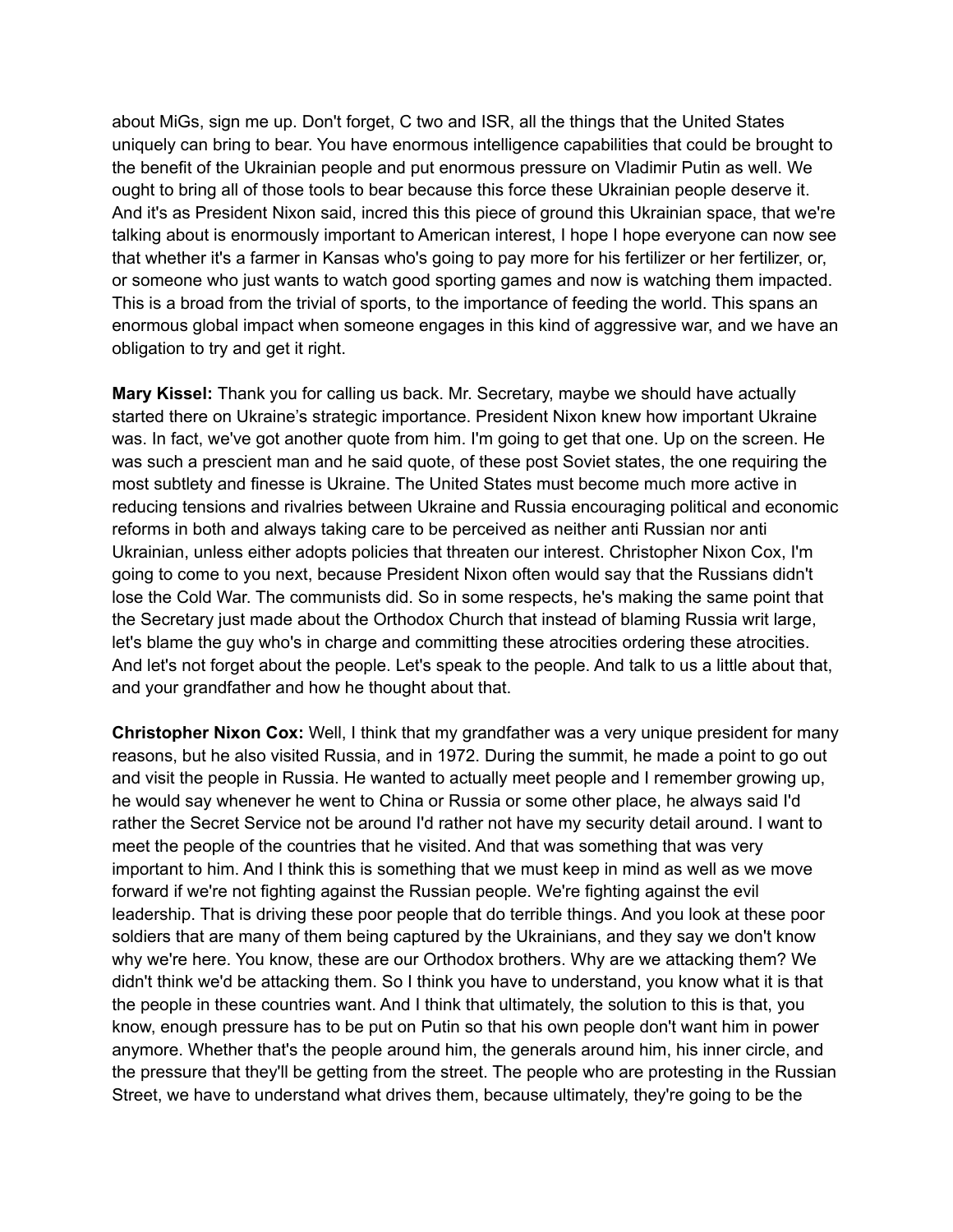ones that take Putin out of power. And then on the flip side, I think we have to look at Ukraine. This whole Ukrainian story is going to come down to the Ukrainian people and how much they're willing to sacrifice, whether they're going to want to put their lives on the line for months and months and months on end. If they don't have the will, then this isn't going to be some war that's going to end well for the West. But I think that they do have a will. And I think that that's something that my grandfather would certainly look towards is how eager are they to fight and I think that we're going to see that they are and that's that's what's going to cause Putin problems.

**Mary Kissel:** Well, Ambassador O'Brien asked that we pull up a couple of his comments and he did make a comment on the Ukrainians will to fight but I actually want to put up the clip on what exactly they are asking for. It's the second clip. We could pull that up, please. That's from Martha McCallum show. Ambassador Robert O'Brien. Let's play the clip.

(Clip of Robert O'Brien) - Strength is what deters people like Putin and Xi and then the ayatollahs and, and we've got to get back to a peace of strength posture and then we have to take it seriously because everything he said so far, he's done. I mean, he said he was gonna invade Ukraine here video, Mcrainey said he's gonna invade the Baltics, and we've got to protect the Baltics and Vanda and he's even from Sweden and Finland into the mix as well. So we need to take steps to protect our allies and on the nuclear front, Vladimir. Putin should understand that we have a very capable and very large nuclear force just to see what happens and he doesn't want to see his entire country destroyed and we don't want to see our country destroyed. So hopefully, that's enough of the term determined to to keep him from doing something very, very foolish.

**Mary Kissel:** Okay, that was the clip on deterrence. Sorry about that, folks. But actually, it's a good segue, because we do have a missile expert here on the group of seminar members so that would be John Noonan.This conversation a lot of it has been about deterrence is Vladimir Putin if he's not threatened at home, could he Orpheus write that down rather, could he move to using those weapons of mass destruction and what does that what does that look like?

**John Noonan:** Yeah, I think you said it exactly right there. In that he made a very important caveat, which was not just nuclear but weapons of mass destruction. And as Ambassador O'Brien said, and that appropriate clip one has already demonstrated a very recent willingness to use these weapons. He poisoned two British double agents in Salisbury, England using a specialized nerve agent. He there was a coordinated gas attack over Duma, Syria, which was developed delivered by by a Syrian Army helicopter but I think most of the people on this call and frankly many of your audience, probably know that Bashar Al Assad the dictator of Syria does not wipe his bottom without a tacit go ahead from Vladimir Putin. So with regards to weapons of mass destruction, and Ukraine, let's take a look at the operational picture at two weeks and we currently see the Russian military enveloping several of Ukraine's major cities. And when that happens, Putin will have several options: he can send in all the infantry and go house to house with the Ukrainians. mackinder what we did in cities like in the Second Battle of Fallujah, which was very bloody and took a very hard toll on American forces. He can try to dislodge the Ukrainian resistance by softening them up with artillery fires, which we've already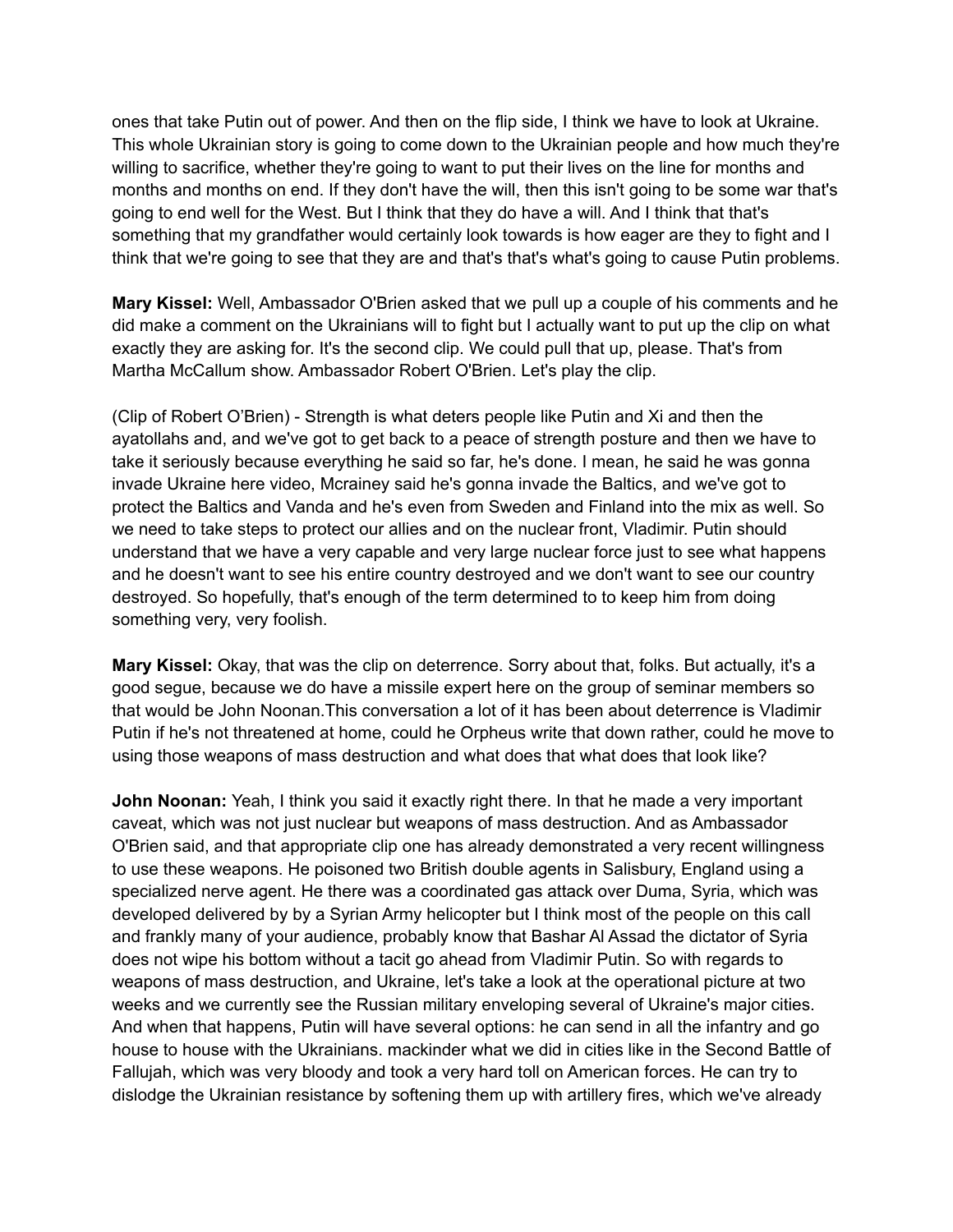seen, quite frankly, quite a bit of in the first few weeks of the war, or he can use something more serious, such as dedicated chemical agents and widespread chemical gas attack. I caveat that anyone who tells you how the next 48 hours or an hour how the war is going to go is probably full of it. But if we had to choose a WMD I can't believe we're even having this conversation in 2022. I would say that there's a decent odds that Putin resorts to chemical weapons now on the subject of nuclear weapons. I think last year, the odds of nuclear weapons being used in this decade were probably about 0%. I would cautiously elevate that right now to maybe about 5%. And this is obviously an art not a science. For those of you who don't know the difference between nuclear weapons there are strategic nuclear weapons, which is long range missiles like what I did in the Air Force, there's submarine launch missiles and then there's a cruise missiles launched by our bombers. Have you ever seen for those of you familiar with Cold War constructs that was the the big exchange between the big powers during the Cold War, but there's also a smaller set of nuclear weapons called battlefield nuclear weapons or tactical nuclear weapons and, as the name implies, those were designed to repel Red Army formations. Should there be an invasion of West Germany in Western Europe during the Cold War in the event that, Lieutenant Pompeo, his armor platoons were overrun by Soviet forces our doctor did call for using these battlefield weapons to essentially create holes in the Soviet lines that we could exploit. The The reason I say 5% is….

**Mary Kissel:**I want to make some room here for others to jump in to John because we can go very, very deep into the various parts of the nuclear arsenal. But it sounds to me like your point is, Putin has every opportunity and he's demonstrated a willingness to use these weapons, and he's got them and we've said we're not going to defend you because you're not a treaty ally. And his secretary ads were a proxy war. So what if he does use a tactical nuclear weapon? How many people does that kill it? Does that provoke a NATO response?

**John Noonan:** So believe it or not, Mary I was getting to that in my long winded Air Force way? Look, as your previous guests have stated, we are not even providing MIG 29 and 40 year old fighters to the Ukrainians at President Solinsky his request and a very willing Polish government to provide those jets out of fear that that would be excessively escalatory. So there is a very real possibility, in fact, likelihood that if Putin were to use a chemical weapon or nuclear weapon, he could either get away with it because he's already incurred a significant international response in form of sanctions, etc. Or I think that the lower threshold before that before us before we would weigh in with weapons of mass destruction of our own, you would probably feed into that. That that movement that's arising for a limited no fly zone or a no fly zone, which would I think still would still realist into the war. So just think about the escalation ladder and those terms. Yeah, it's it's a scary scary thought. Congressman Waltz way in here. You had some comments.

**Congressman Mike Waltz:** Just very briefly, I think John's absolutely right. And I do want to be clear that it is a part of Soviet doctrine to escalate to de-escalate, that they believe they can use small tactical nukes, and that we won't escalate beyond that for fear of destroying the world and therefore they can get away with it. It also want to give Secretary Pompeo a, you know, an absolute shout out. That's one of the reasons we had to get out of inf because they were violating the treaty and developing these intermediate, both missiles and these low tactical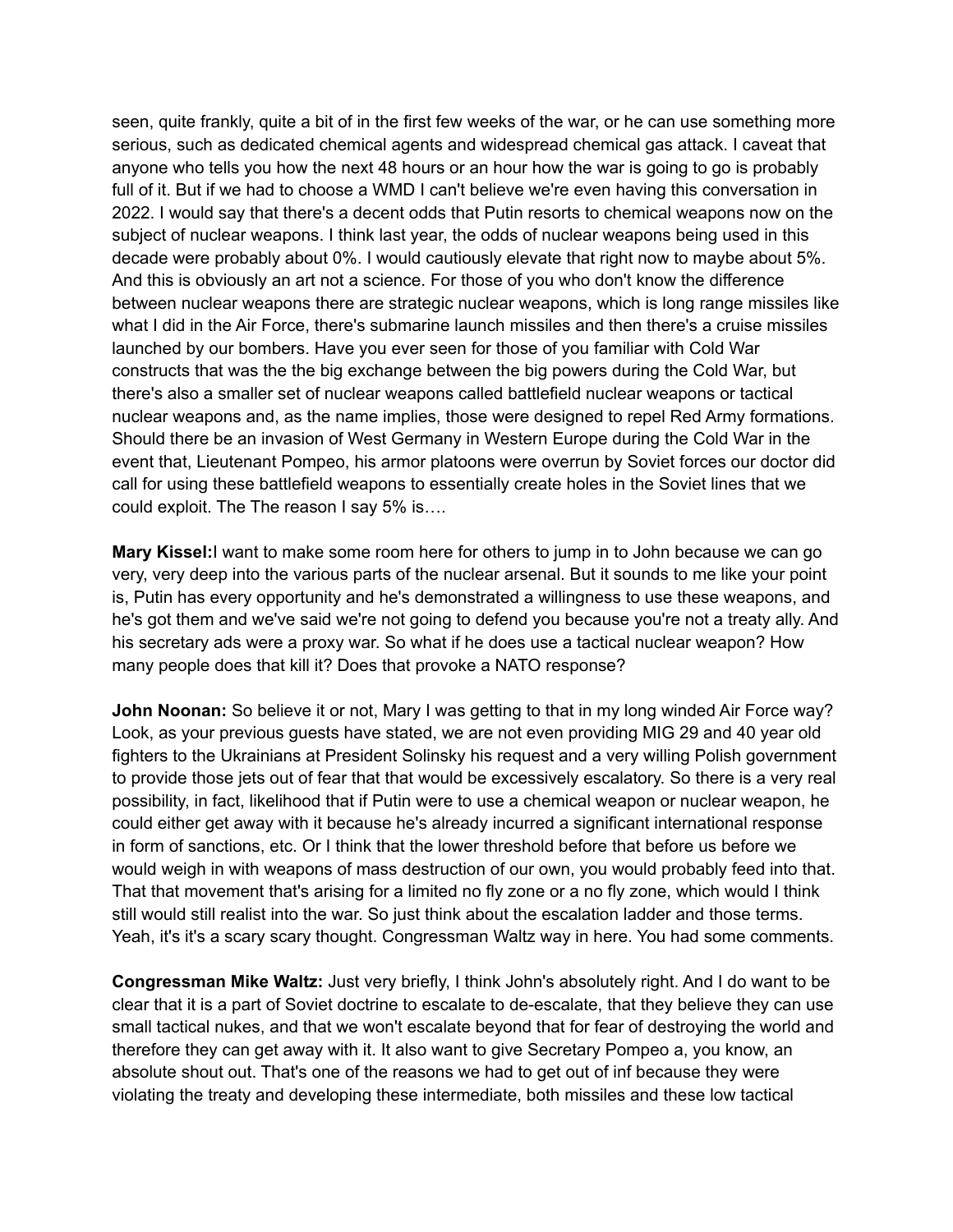nukes. I just wanted to make one other point that the messaging here coming from the White House, aside from the doctrine, is critical in terms of establishing red lines and sending signals to Putin about what he believes and therefore what he believes he can get away with. And just in the last 48 hours, I really believe it's been horrendous. When you have the Vice President, the United States, in such a moment of crisis, standing on the Eastern Front, and essentially kind of laughing our way through it like it's a traditional bilat and not establishing those firm lines and then you have that backed up by the White House press spokeswoman when directly asked today, what the US response would be in the use of chemical weapons. And her response is I don't want to get into hypotheticals. I think that's the exact wrong approach. We need to be very clear on what those lines are and what the consequences will be. If Russia crosses them, and you look he got away with it in Syria for years 54 hospitals directly attack for in one day, and ongoing use of chemical weapons often through false flag operations. And if we don't send the right signals now, I agree that he thinks he may believe that he can get away with it again

## **Mary Kissel:** Alex Wong jump jump in here.

Alex Wong: Just on the nuclear these I just want to make a simple point here. You know, it's clear that, you know, Vladimir Putin has the nuclear capability or their tactical or strategic, and I think we have to assume that he has the willingness and the right situation to use it as well. But that in turn says to us, that we have to have Russia understand that we are willing to use our nuclear weapons. That is the only way we're going to maintain this run; we have had no nuclear use since the 1940s. And I am worried and I will look very closely at the Biden administration's messaging on this because they are conducting right now their nuclear posture review we're putting that together. And there have been a lot of noises going back to the campaign, from President Biden himself on changing our nuclear doctrine on diminishing the role of nuclear weapons playing our foreign policy. There's been some movement in the administration and other quarters of the Democratic Party to delay modernization and investment in replacement of our strategic forces. And in this environment, I think that it has to be rethought that we were in a period where nuclear weapons would not play the role that they have played for the past 70 years. That that is over now, in this age of new aggression. And it's not just Russia that is looking at China too, and their buildup of near nuclear forces and not doing that for nothing. They're doing that for a purpose. They're doing that for a revision of the world order that we're in. So we have to be serious about our own nuclear forces as we and I hope this, this Ukraine division is a wake up call for a lot of things. Open to wake up call on that, that piece of policy as well.

**Mary Kissel:** Congressman Gallagher Your hand was up.

**Congressman Mike Gallagher:** Well, Alex raises what I think is such a critical and overlooked point, which is that in the face of not one, but two growing major nuclear threats. If not more, by the way, I'm talking about Russia and China. They're considering adopting policies that explicitly de-emphasize the role of nuclear weapons and US defense policy. So the Biden administration, reportedly and rightly rejected a no first use nuclear nuclear weapons. policy, but still on the table is a sole purpose nuclear deterrent, declaratory policy, which has no precedent in the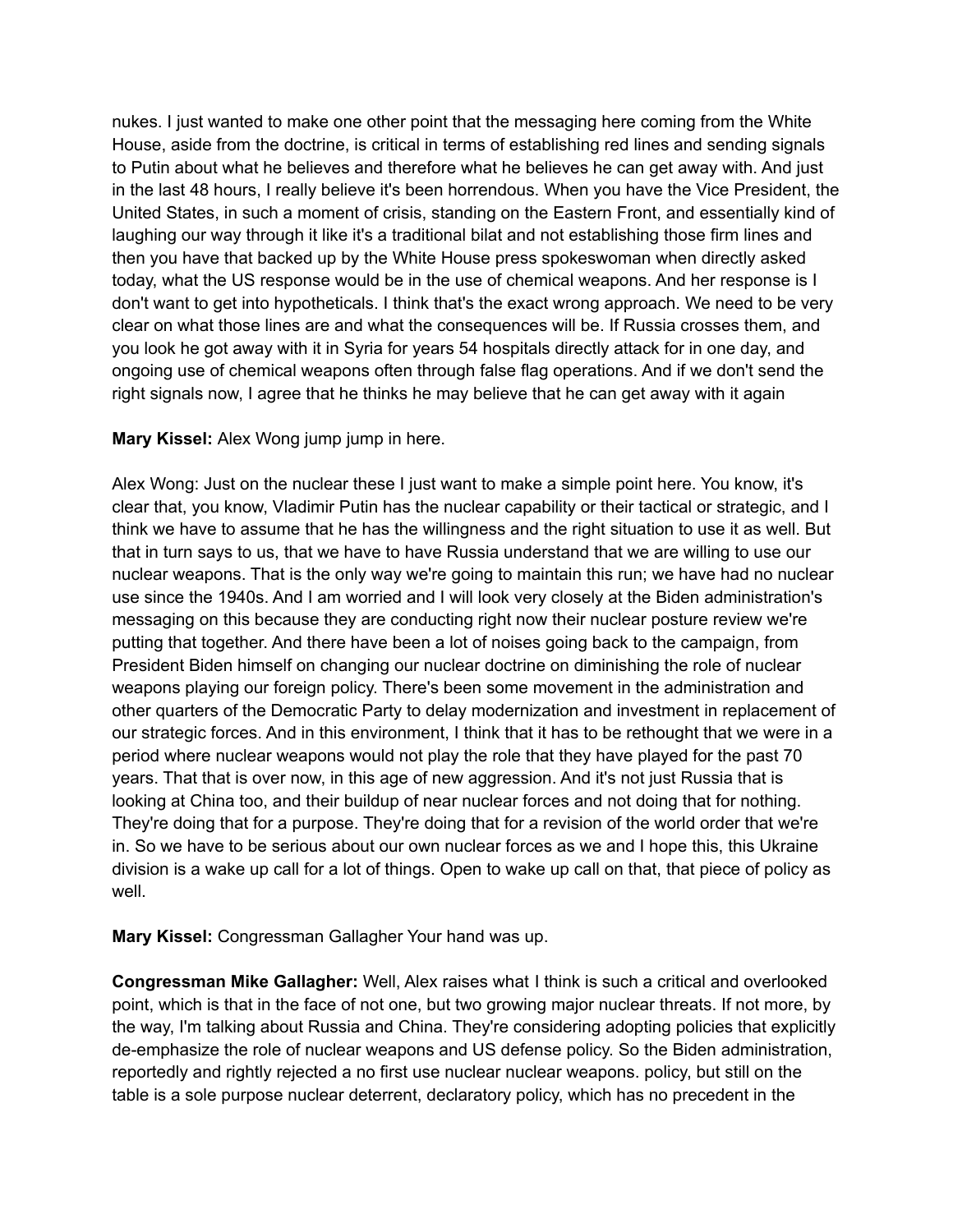history of US nuclear policy, and its sole purpose policy states that the sole purpose of US nuclear weapons is to deter a nuclear attack, but the policy's goal is the same, as you know, first use policy, which is to demonstrate us goodwill by removing nuclear weapons and its defense strategy. Our allies do not like this. They are concerned. They protested loudly when the Obama administration with then Vice President Joe Biden considered these policies in 2010 and 2016. And President Obama actually, after careful consideration of ally views, and receiving feedback from military leaders, military leaders rejected that change, just as Biden should reject it now, but I'm very worried that they're going in the opposite direction and that's been playing out behind the scenes for the last year and I believe that has also undermined our extended deterrence in Europe and also reverberates in other theaters around the world. As Secretary Pompeo are we seeing the end of US leadership in the world? Is this the end? of the US led order just the beginning of the end?

**Mike Pompeo:** IIt can't be. It can't be for deep, deeply, deeply American reasons. So it's not about being the policeman for the world for the sake of being the policeman for the world for the benefit of others. It is providing American leadership for the benefit of us right here at home. You can see this plain as day. There's always this risk. There's always this risk of complacency and democracies. Our founders knew it. They talked about it an awful lot. They had both sides of it right? They said don't get entangled, but at the same time they understood that we were a unique and special place and you have to strike the right balance. We had a realism in the Trump administration that was important. We accepted facts as they weren't. We didn't pretend that Vladimir Putin didn't need to be constrained. We didn't. We didn't pretend that the Chinese Communist Party could sell a few more trinkets so we could invest a little bit more money there and life would be good that they would stop their malign activity. We didn't pretend that the Ayatollah couldn't be constrained by a piece of paper that was worth what it was written on. We were realists. But at the same time, we were pretty restrained and made clear here are the things that matter. We drew two. I think Congressman Gallagher wants to talk about red lines and clarity. We were pretty clear about the things we were prepared to expend American resources on and create risk for America because it's never cost free connected to that. But we were very clear about those things. We were prepared to work hard on what we would do in the event that they took action on when President President Trump saw the chemical strike in Syria, we launched Tomahawk missiles at some targets. One could argue we should have done more. But we at the very least lived up to the commitment that we had made to that point. I'll give you one more example. You know, the absolute failure to be clear about what even the Biden ministration has been prepared to do so far is very apparent around the world. When I was in Asia, they were talking about our sanctions and saying these things aren't even remotely serious. If you don't apply the secondary sanctions alongside of them. And we saw that with Iran when people said American sanctions alone won't work. You'll need the Brits, the Germans, everyone else. That's just nonsense. They accomplish, that they are a tool for effective policy, as long as you're prepared to use the full weight of American power alongside them. And when we say we're not going to buy Russian oil, but knock yourselves out United Kingdom, Germany, France, whomever the world sees not only the weakness of the sanctions, but more importantly the deception that is being foisted on the American people this this will be my last point very about your question. Leaders have to stand up and tell the story at home. It is a pretty easy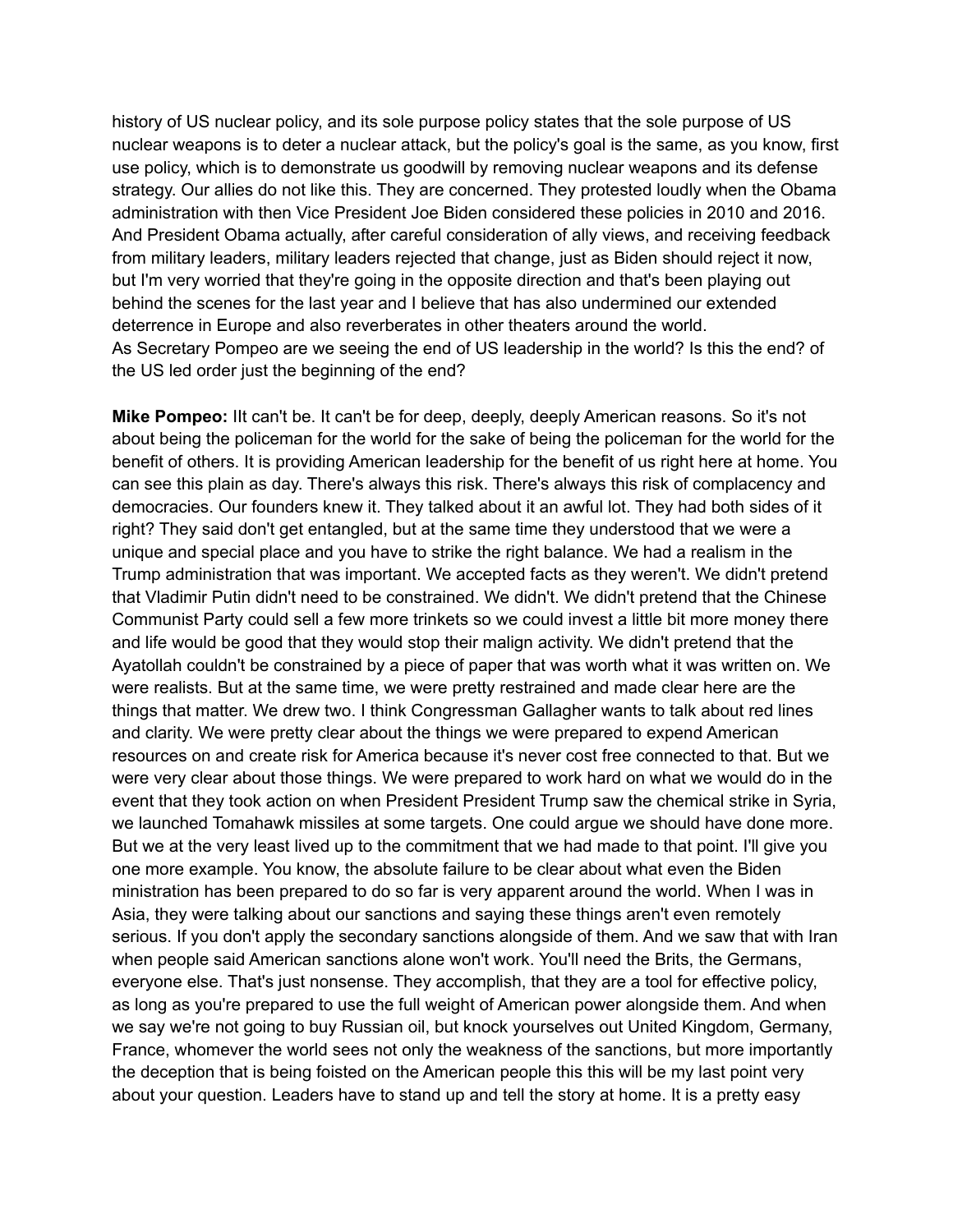thing to say, you know, let's fix a pothole not provide a javelin to the Ukrainians. It makes perfect sense to me. The logic there. What leaders have to do is they have to be prepared to go back to their county commissioners to their citizens in their own state. They need to go back to their home district or their home state of thirst, Senator and make the case for why this matters why and why we should be prepared to do what we're going to do and why that what the impact will be if they're not if the answer is to take the easy out and simply say, well, we're not prepared to go make this little bit of sacrifice, right? Take whatever risk may be connected to allow Polish airplanes to be flown out of a US Air Force base or a NATO Air Force Base in Germany. If you're not prepared to go make that case back home then, yeah, there's some risk that American leadership will be diminished. And this will only accrue to the benefit of those who want to undermine our way of life here at home.

**Mary Kissel:** Now, Mr. Secretary, I'm going to push you a little bit more on this question, because just to go back to Christopher Nixon, Cox said about his grandfather, President Nixon that when he went to Russia, he made a point of going and talking to the Russian people. As Monica Crowley told us earlier, President Nixon thought of perhaps a new kind of Marshall Plan for Russia to make sure that it didn't revert back into this nationalist expansionist mode that historically it's reverted back to, is that a leg of the stool that either, you know, our administration Mr. This administration is missing, is just focusing on the sanctions on the military tools, you know, on on on that aspect instead of simultaneously, you're reaching out here to the Russian people.

**Mike Pompeo:** We tried to do that but we wouldn't get everything right every day in our administration, and that is sure. But we didn't try to do this all across the world, frankly, where we had bad guys so take Venezuela where we rightfully recognized one way there was the president. It wasn't easy. It wasn't straightforward, but it was the right thing to do. This administration is now meeting with the Maduro regime. When the Iranian protests began on our watch, we did our best. We were furiously trying to communicate with the Iranian people and provide support to them. So they could get a better chance, a better opportunity for their families in their lives. We did it with messaging, we did it with money and resources. We tried our best to make sure that we were supporting peoples around the world that were in their own way trying to create a more consistent, more prosperous, Freer space for themselves. There's always more that the United States can do. Our resources aren't infinite. We ought to be continuing to try and do this for the Ukrainian people. Every place we can today, not just with missiles and javelins, but with the humanitarian assistance that's going to be needed to make sure that these refugees are taken care of wherever they find themselves in Poland or Romania, wherever it may be. Doing the right thing though the world is watching to see how we treat the victims in this and how we treat the aggressors.

**Mary Kissel**:I want to pull in the Congressman again and please other seminar members if you want to jump in tell me but perhaps just a congressman waltz just because he'd been traveling in the area. How would you assess the performance of NATO? What have we learned here? About that institution in a time like this? You're on mute, sir.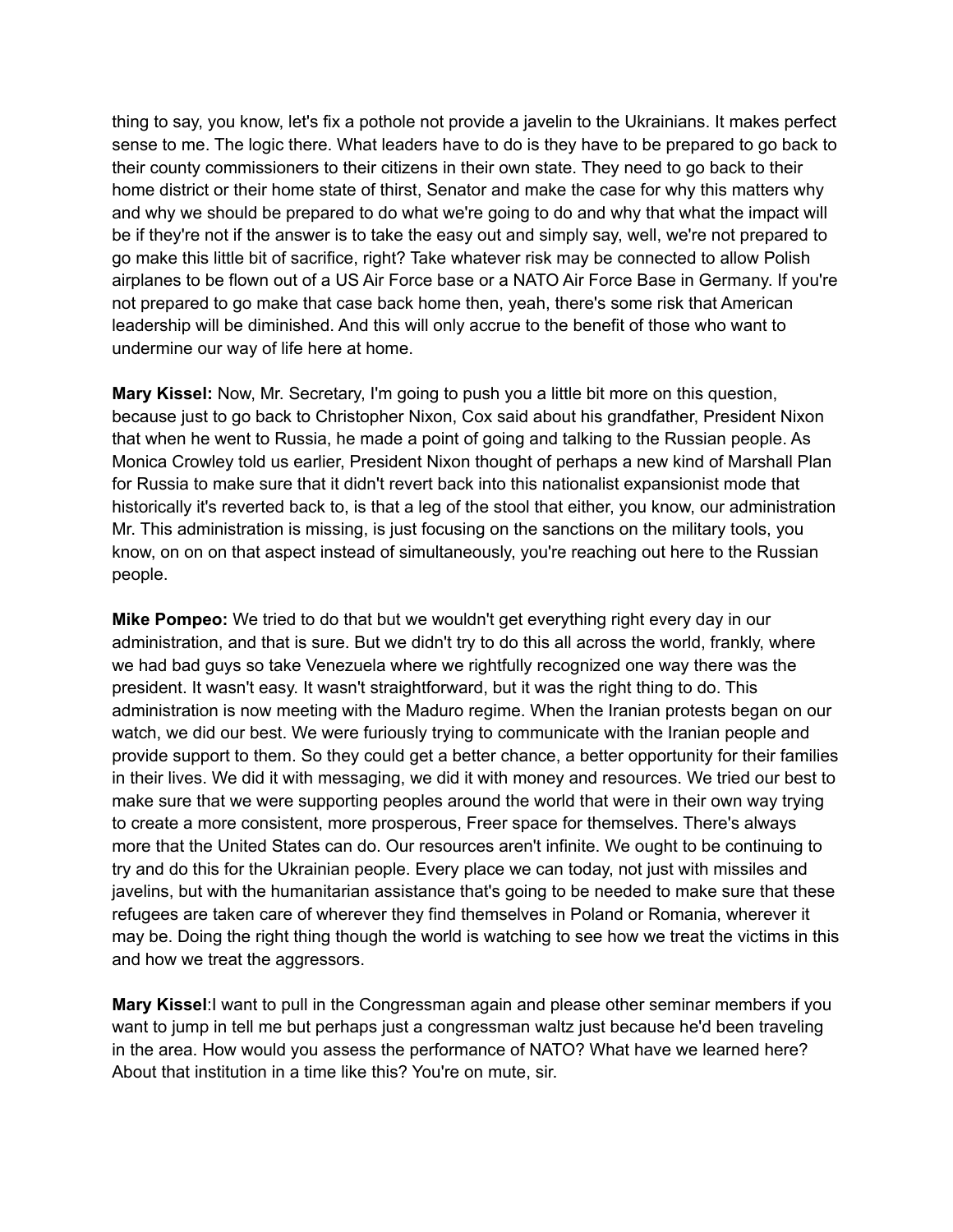**Congressman Mike Waltz:** If if I had \$1 for every time when I worked in office, the Secretary of Defense for the Bush administration and helped write a speech or engage in some type of ministerial begging and pleading for, for our NATO partners to live up to their pledges and they'll live up to their to their commitment that they all signed up for for to 2% of their defense spending and via be a lot much more wealthier. And this was a kick in the rear. This is a wake up call. You know, you started off Mary with Where Where did we go wrong? Congress certainly shares a lot of the blame from sequestration to 20 years of continuing resolutions to, you know, heavy investments and Middle East wars, which were absolutely necessary but to the exclusion of other types of deterrent like the F 22. And now a nuclear enterprise that is literally aging before eyes as China puts new capabilities on the field at a very rapid rate. So look, I hope that this will last longer than this crisis. In terms of NATO. I think we could see some absolutely kind of revolutionary, or at least evolutionary leaps forward. It's very interesting what's going on with fenlon. What's going on with Sweden? And in terms of, you know, what they're considering now, their traditional position of NATO. I thought what happened with Switzerland, obviously, not a NATO partner, but taking the bold action that they took I think this is a real wake up call. I'm not sure it's going to last long enough for meaningful national level changes in energy policy. I certainly hope it does. But I'm not sure I mean, you know the problem with the bipartisan ban on Russian oil is there is no bipartisan agreement on what we replace it with. And as the Secretary said, the absolute wrong answer is creating a devil's bargain with Iran and Venezuela, that I do not see the progressives loosening their grip on this White House, at least in the next three years. In terms of unleashing American energy and that's what ultimately Europe needs to get off their addiction.

**Mary Kissel:** Well, we've been very surprised congressmen, they were for Nord Stream to until they were against it. They were against swift sanctions till they were for them. They were against banning Russian dial and something reported them. I mean, we've seen a lot of 180 degree turns.

**Congressman Mike Waltz:** Well, and just one other point that we're about to see. Remember, with you know, this was a passion for Ambassador O'Brien and I know, Secretary Pompeo, but what was behind it as well was moving that force structure that's been sitting in Germany for four years and moving at ease and Nepal and into Romania. Literally the administration was was mocked by Democrats on the Hill. And now we're seeing a lot of that talk. So just want one amongst many things that that the administration was right on and now everyone's got religion on it.

**Mary Kissel:** We're gonna go back to Alex Wong and then after that, Monica Crowley Alex, right.

**Alex Wong**: Yeah, I just want to step back and maybe make a a broader point here. You know, I I know the topic here is what has gone wrong in our since the fall of the Soviet Union in our relationship with Russia. And I think President Nixon was certainly right, that we had to be supple and farseeing in managing the growth of democracy in Russia. As well as the very peculiar Ukraine Russia relationship. But I don't want this discussion to imply that where Russia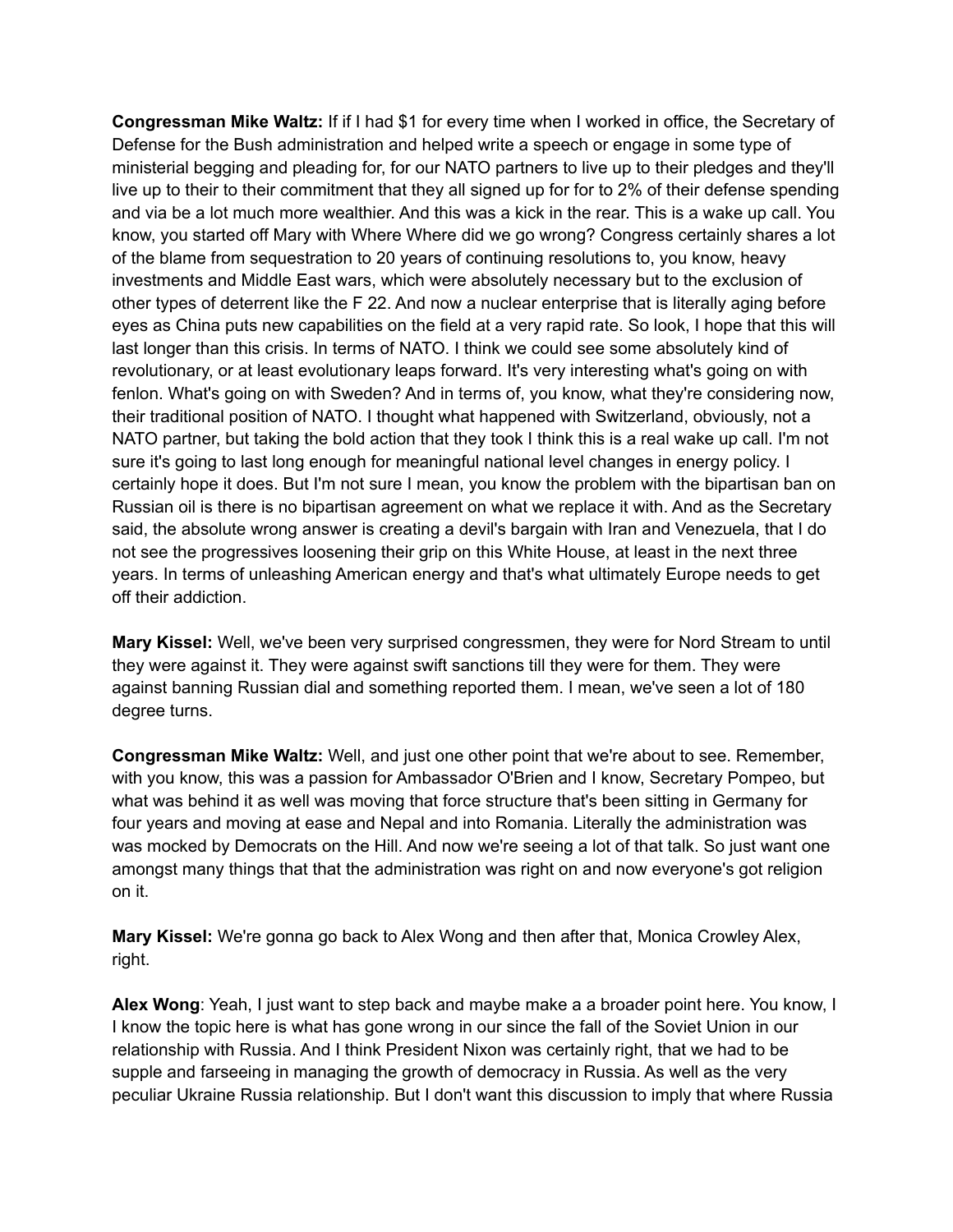is today, and certainly this invasion is in any way, the West's fault where the United States is at fault, and we can't overlook the role that that simple human agency in bad decisions in Moscow has contributed to this over the past 30 years. You know, and it's not for lack of our helping. We have given enormous amounts of technical and financial assistance to Russia over the years. We have made extreme efforts to assure them there security among them, Which of which is taking part in the Budapest Memorandum, which removed nuclear weapons and move them through Russia and the post Soviet period we have provided for Russia's political prestige having them come into the g8 when perhaps they might not actually be economically up to that level. But we've done an enormous amount from Bush Bush to looking into the soul of Putin to Obama's reset. We've tried with Putin himself. But here there are a lot of bad decisions Putin hasn't taken the route that's been offered him and going back to Boris Yeltsin. There's, you know, a time when he was deciding on who his successor would be, who he would name Prime Minister who would ultimately succeed him. You know, among the names that he was considering he's considering a lot of names. One of them was Boris nimsoft. Or else you know, maybe history would have been a little bit different if he had selected Mr. nimsoft. But he selected Putin, but I'm not saying at the time people would have predicted that Putin would have become what he is today. You know, people thought at the time he was a reformer, or at least was was spouting the lines on democracy. But there's human agency at play here. There's human agency in Moscow at play here. And perhaps they're fighting against the, the tides of their own history, the tides of their own civilizational identity. Perhaps, but we can't overlook that there have been bad decisions that have really set us on this course. And that's, that is quite unfortunate.

**Mary Kissel:** Well, said and that we've also seen evil men throughout history who have had horrible impacts particularly on the continent of Europe and now in Asia and elsewhere. Monica Crowley, you want to jump in over to you?

**Monica Crowley:** Yeah, thank you, Mary. So I am very concerned. that neither the Biden administration nor any other leadership in the West is all that concerned or thinking about the ultimate end game here. So it looks increasingly like Putin and the Russian army could be bogged down. In a protracted quagmire, not unlike what the Soviets faced, ultimately in Afghanistan. And if that's the case, then then what we're going to see unfold is an exposure of Putin and Russian weakness, which is ultimately going to weak we can Putin's position and I'm just really concerned that the West is treating Putin like he's some too vague, you know, relatively minor tyrant, like a Khadafi or like a Ceausescu, but Putin is not going to end up hanging in Red Square by his ankles. So has anybody and Secretary Pompeo, I'd love your thoughts on this. Do you get a sense that anybody is thinking ahead and to one of Nixon's quotes that we put up earlier, the alternative to Putin, should he go down or be replaced could be a lot worse, and I sense that the West is just simply not prepared for that will come? First, whether it was the German saying Fine and Nord Stream to find like crying uncle or a series of other things they've been behind? I think they're way behind and thinking about not not what it how does this end because it's very, very difficult to predict, but by drawing a set of boundaries, and then working with allies, not just European allies, who will have a big impact on this, but what the what the shape of a postwar Russia will look like will depend a lot on how the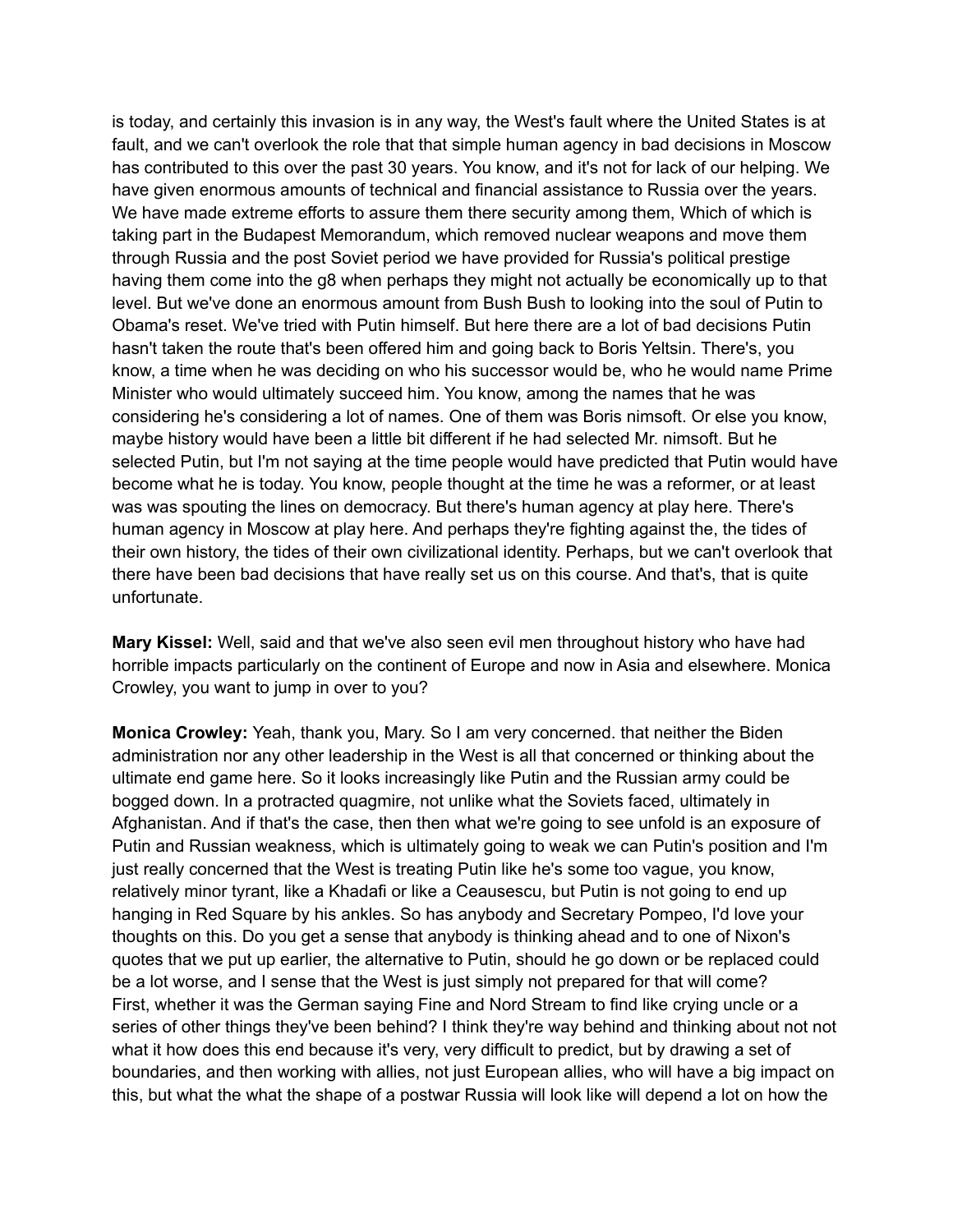rest of the world reacts. It was like Congressman Waltz who said earlier, I hope this isn't a femoral. We got a kick in the butt. I think he said, and I hope this is a temporary, we've seen this before, right. I suppose Crimea while there wasn't this much death and tragedy, we watched him strip off a fifth of a free nation. And it took fewer than 60 months before everyone was rounding the edges turning the corner saying well, you know, I guess they get one free. One. That can simply cannot be the case that we have to make sure of whatever. I don't think there's been a lot of thought provided by the administration of this. I've seen some good writing from others about what it might look like what how America might begin to shape a post for Russia, so that we can at least minimize to Alex's point there's they'll still be agency by someone there in Russia, whether it's Putin or his successor, but to shape and restrict their capacity to ever be in a place where they could make this kind of decision to enter for so much harm and so much risk. We're talking about nuclear weapons. So much risk in the world. There are many pieces to it, many of them economic, and a thoughtful presentation of how it is that the United States will leave postwar Russia. It's hard to think about at the moment, but there will come a day where there will be something that looks very different for more experiencing on TV every day. When that day comes we need to be prepared. To sustain all the effort that we're going to put in for the next few weeks for the years ahead.

**Mary Kissel:** Mr. Secretary, as I get out there and talk to investors, a lot of them are hoping for some sort of mediated settlement where President Solinsky of Ukraine who has led his people so bravely fears such a loss of life that he might agree not to join NATO and to see territory, more territory to Putin's Russia. You know, the investment class in America thinks that this would be a quote unquote, good outcome. But my worry is that that's just another sign of weakness coming after the Afghanistan debacle, the appeasement of Iran. And then it actually wouldn't bring the sort of stability and the return to that free world that we all want. What is your reaction to that argument?

**Mike Pompeo:** Well, I must say, I'm a bit surprised about the class of characters or what the appeasement model is. We certainly thought that with our efforts to convince them that the threat from the Chinese Communist Party was serious and real and needed to be addressed even if it cost some American money to do so. So I'm surprised that you're hearing that if if Vladimir Putin and those who are supporting him don't pay a price for this kind of aggression, it will be in fact, precisely what you hypothesized in your second question to me which is it will be begin the decline of a centralized Western understanding of the world that will have rewarded the accuracy it will have rewarded this kind of activity. If you were to get precisely with that list. You just ticked off I think were the things he was demanding before this war before this aggression. Were he to get 100% of his aspirational objectives even if he doesn't get all the way to the full toppling of the Ukrainian government itself or getting 90% or 95% of what he was looking for in the cost of his country he knows will be temporary. This will be a bad sign for the world and a green light to others like him.

**Mary Kissel:** Congressman Gallagher, maybe you can bring us some hope. There does seem to be a lot of bipartisanship on Capitol Hill. We have seen these 180 degree turns out of the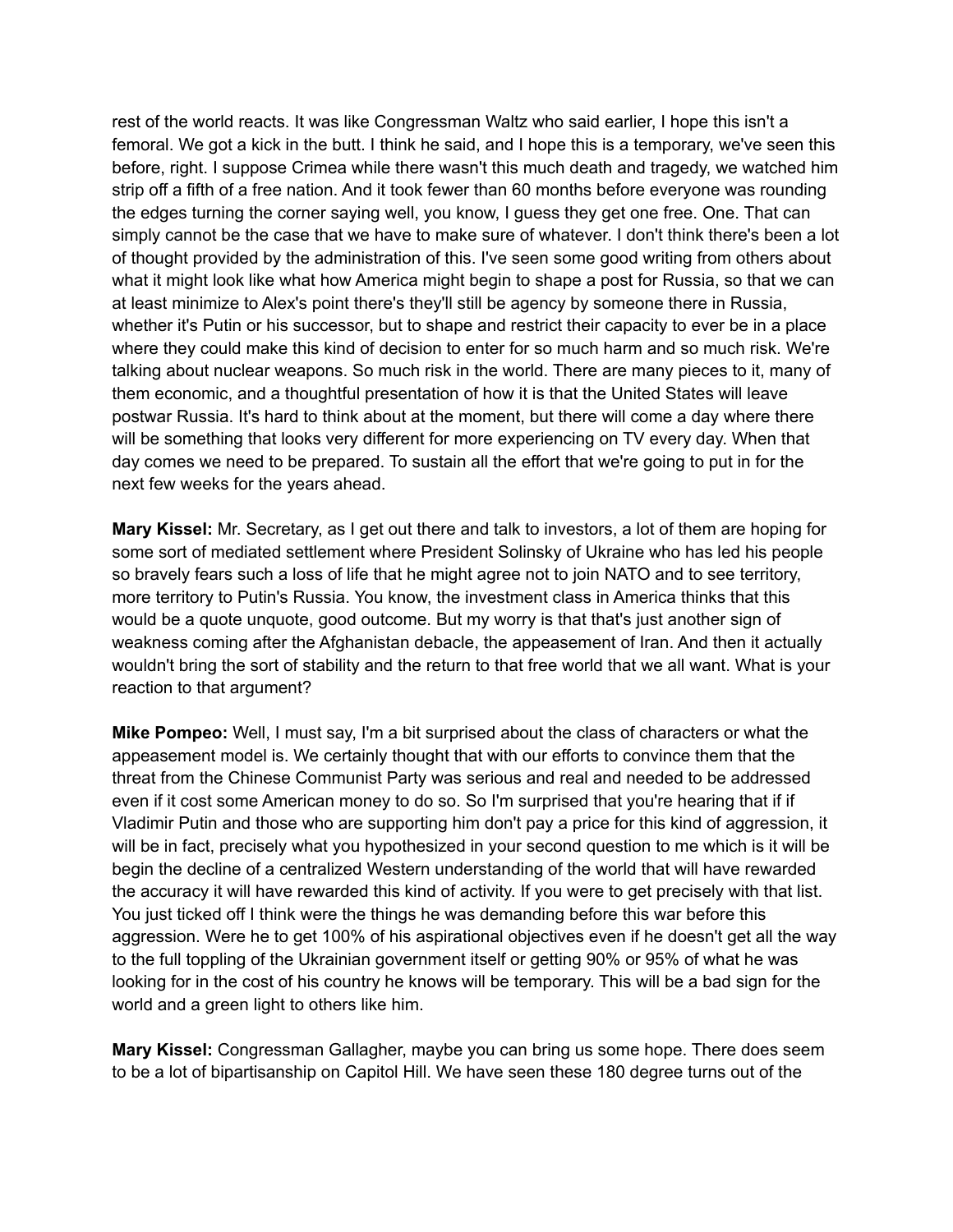administration. You know, is there any hope here that we do see a hardening of the line out of the White House?

**Congressman Mike Gallagher:** I'm not the source for hope. I'm the resident pessimistic contrarian. So I guess I welcome the statements from Germany in particular, everything that Secretary Pompeo and the Congressman waltz mentioned. The only measurable real thing that's happened thus far as their provision of lethal assistance. Obviously, all of Scholtz made a speech pledging to spend 2% of GDP but presumably that needs to be, you know, implemented by the Bundestag, and other institutions within Germany. So the proof will very much be in the pudding. And I wonder if when it comes to NATO, we sort of had the wrong focus on the inputs of 2% as opposed to the outputs of what that money actually buys and whether it actually gives you a more lethal posture, particularly in NATO's eastern front. I'm going to be looking for whether we are actually shifting troops from highly Garrison positions in Germany to frontline states east of Germany. I would be looking for the deployment of intermediate range missiles to NATO's eastern front. And I think Mike waltz really hit on the biggest area where I'm, I'm pessimistic, which is both in Europe and in America. I don't think we've gotten a religion that would allow us to, to get people out of the climate change cult right now. And what's interesting is how lucky we are to even be in a position to discuss banning the purchase of Russian oil right? The only reason we have that luxury is because of the innovation and hard work of a lot of people in the oil and gas sector has been constantly vilified by the left for years and it's Europe has been undergoing a climate crisis for the better part or an energy crisis for the better part of the last year that shows the dangers of outsourcing your energy policy to ideologues and Swedish teenagers. It doesn't work, right? I mean, to launch a war on fossil fuels, does not work. And I am just not convinced that we've learned that lesson at all. And I believe that that is what remains the fatal flaw in Biden's foreign policy. And it's not just with respect to Russia. The same is true with respect to China, you have this contradiction between some people that have a more realistic view of what we need to do to deter an authoritarian regime. And then you have the climate change church led by their high priest, John Kerry, which has a dramatically different view of the world. And I have seen no indication that they're changing their policy. So you know, Hope springs eternal and human breast but it's my role to be realistic about my analysis of these things.

**Mary Kissel:** Well, I'll never return to you again for hope. Congressman, we are running out of time, Mr. Secretary just didn't want to give you one more chance at any final closing thoughts…

**Mike Pompeo:** Just that would be that that help is important, and we need to keep that help but more important than help everyone on this call knows his hard work and hard headed realism to get it right. And to remember why we've been an exceptional nation if we keep those three things, one action, two thoughts. If we keep them all at the forefront, then then perhaps this administration won't quite hit the nail on the head. But we know in America there will be an excellent time and there will be a turn that will go back to the fundamental things that we all know are what give us the prosperity and stability we have here at home. I pray that it'll be so. I pray that time moves quickly and I pray for the Ukrainian people. While we get there. We all pray for the Ukrainian people,